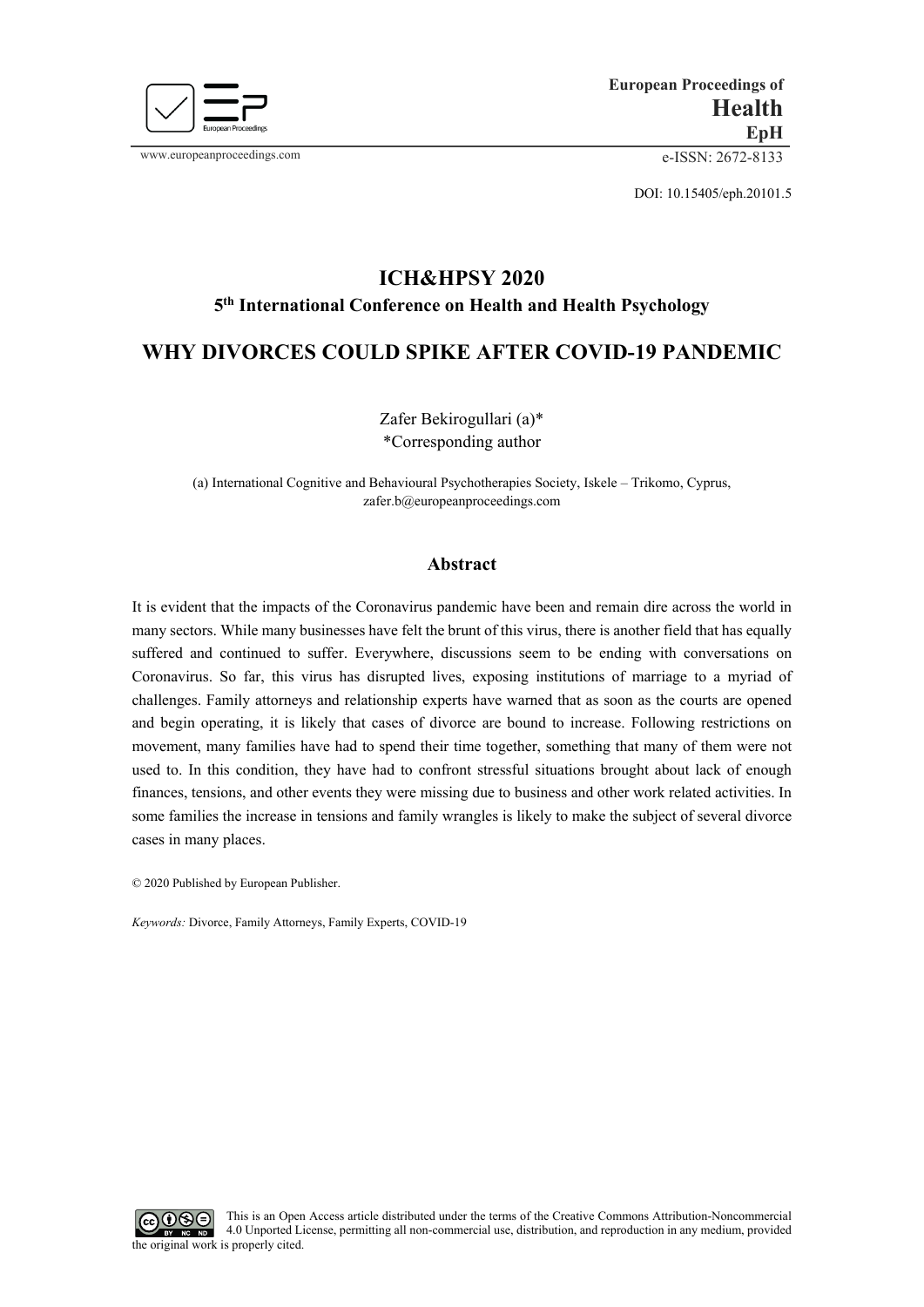### **1. Introduction**

The world has witnessed one of the most devastating pandemics in so many years. The covid-19 era took the world by storm. What started in Wuhan China as a negligible virus soon became an epidemic, causing the deaths of thousands of people in China. The virus started spreading fast, and soon reached to parts of America and Europe. Within a few months, the virus has led to the death of thousands of people across the world and has ruined businesses, economies, and other aspects of life.



**Figure 1.** The spread of COVID-19 pandemic (Zhang & Ma, 2020)

Schools closed in many countries and children have had to remain at home (Alvi & Gupta, 2020). According to the UNICEF (2020), children have been the most affected and going forward, they will face more problems if families become unstable. One of the hardest hit institutions is that of the family. According to UNFPA (2020), the physical and economic disruptions occasioned by the virus have vast consequences on the rights of women and girls. The report released by the UNFPA and its associated partners also projects an increase in cases of divorce post covid-19. This is based on the reports projection that if violence has to increase in families by about 20% in these times of restrictions, it is likely to lead to about 15 million cases of partner violence (UNFPA, 2020). This is quite alarming; something that can be the cause of separation by divorce when the courts become functional post-COVID-19.

In families, increase in the level of stress is a major concern. In their research, Spinelli et al. (2020) found seven items based on the stress subscale of the Depression Anxiety Stress Scale–Short form (DASS). The results indicated that irritation and agitation as some of the manifestations of stress in families resulting from the pandemic. According to Spinelli et al. (2020), Cronbach's alpha score in the study was 0.88, 90% CIs [0.88–0.89]. This is an indication of the challenges that parents are facing in families.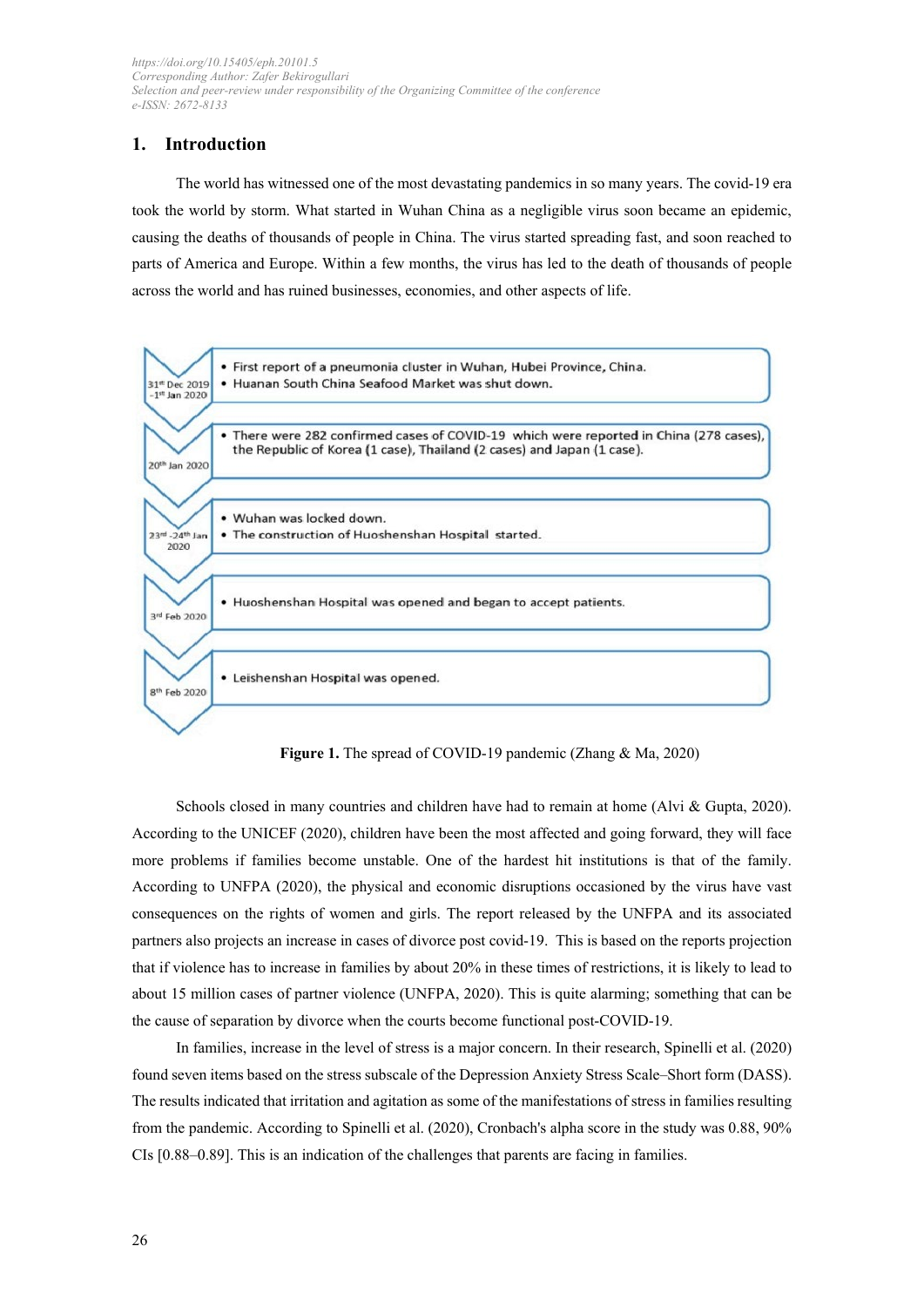### **2. Methodology**

The research will use literature reviews where the researchers will analyse journals from different sources to examine their findings on the impacts of covid-19 on families. Getting this insight will be vital in ensuring that answers to the research questions are answered. In this entire process, the focus will be on examining what other authors and researchers have studied on the pandemic and projected an increase in divorce cases post-covid-19. The journals to be examined will comprise of those from recognized institutions such as WHO, UN, and even those from the National Health Services (NHS).

The choice of these articles was based on the richness of their research findings on the impacts of the covid-19 pandemic on families. A summary analysis of the articles is shown Table 1 below;

| Author                                        | Title of journal article                                                                                                                                          | Date of<br>Publishing | <b>Brief Summary</b>                                                                                                                                                                                                                                    | Url/doi                                                                                                                                                                                                          |
|-----------------------------------------------|-------------------------------------------------------------------------------------------------------------------------------------------------------------------|-----------------------|---------------------------------------------------------------------------------------------------------------------------------------------------------------------------------------------------------------------------------------------------------|------------------------------------------------------------------------------------------------------------------------------------------------------------------------------------------------------------------|
| <b>UNICEF</b>                                 | Children in Lockdown:<br>Rapid Assessment of the<br>Impact of Coronavirus on<br>Children in the UK                                                                | 2020                  | The article examines the<br>impacts that covid-19 has<br>had on children in the United<br>Kingdom                                                                                                                                                       | https://www.unicef.<br>org.uk/wp-<br>content/uploads/202<br>0/04/UnicefUK Chi<br>ldrenInLockdown R<br>apidAssessment.pdf                                                                                         |
| <b>WHO</b>                                    | Mental health and<br>psychosocial<br>considerations during the<br>COVID-19 outbreak                                                                               | 2020                  | The article examines some of<br>the mental and psychosocial<br>challenges that have been<br>brought about by the<br>coronavirus. The analysis of<br>these impacts presents an<br>understanding of how<br>families are suffering                         | https://www.who.int<br>/docs/default-<br>source/coronaviruse/<br>mental-health-<br>considerations.pdf                                                                                                            |
| Prime, H., Wade,<br>M., & Browne, D.<br>T.    | Risk and resilience in<br>family well-being during<br>the COVID-19 pandemic                                                                                       | 2020                  | The authors, in this research<br>focuses on the risks and<br>resilience that families are<br>experiencing during the<br>lockdown. Some of the risks<br>include possible increase in<br>divorce cases due to<br>misunderstanding emerging<br>in families | http://dx.doi.org/10.<br>1037/amp0000660                                                                                                                                                                         |
| Kalmer, S. M., &<br>Kratcha, K. R.            | The Families First<br>Coronavirus Response Act:<br>Impact on Employers and<br>Plan Sponsors                                                                       | 2020                  | This article provides an<br>understanding of some of the<br>responses to covid-19 I its<br>initial days and the impacts<br>of such actions on the<br>affected persons                                                                                   |                                                                                                                                                                                                                  |
| Nora S, Sara M,<br>Jennifer K                 | Families "Safe at Home":<br>The COVID-19 Pandemic<br>and Parenting in Canada                                                                                      | 2020                  | The authors of this study<br>looked at the conditions in<br>homes for families staying at<br>home due to the covid-19<br>lockdown measures                                                                                                              | https://www.un.org/<br>development/desa/fa<br>mily/wp-<br>content/uploads/sites<br>/23/2020/06/COVID<br>-19-Pandemic-and-<br>Parenting-in-<br>Canada-Nora-<br>Spinks-Vanier-<br>Institute-of-the-<br>Family-.pdf |
| Zhang, Y & Ma,<br>Z, F,                       | Impact of the COVID-19<br>Pandemic on Mental<br>Health<br>and Quality of Life among<br>Local Residents in<br>Liaoning Province, China:<br>A Cross-Sectional Study | 2020                  | In this research, there is a<br>focus on how covid-19 has<br>impacted the quality of life in<br>families. Some of the factors<br>addressed include finances.<br>stress, and a new normal that<br>people have never been<br>accustomed to.               | doi:10.3390/ijerph1<br>7072381                                                                                                                                                                                   |
| Peterman, A.,<br>Potts, A.,<br>O'Donnell, M., | Pandemics and Violence<br>against Women and<br>Children                                                                                                           | 2020                  | The article address how<br>pandemics tend to affect<br>women and children in terms                                                                                                                                                                      | https://www.cgdev.o<br>rg/publication/pande<br>mics-and-violence-                                                                                                                                                |

**Table 1.** A summary analysis of the articles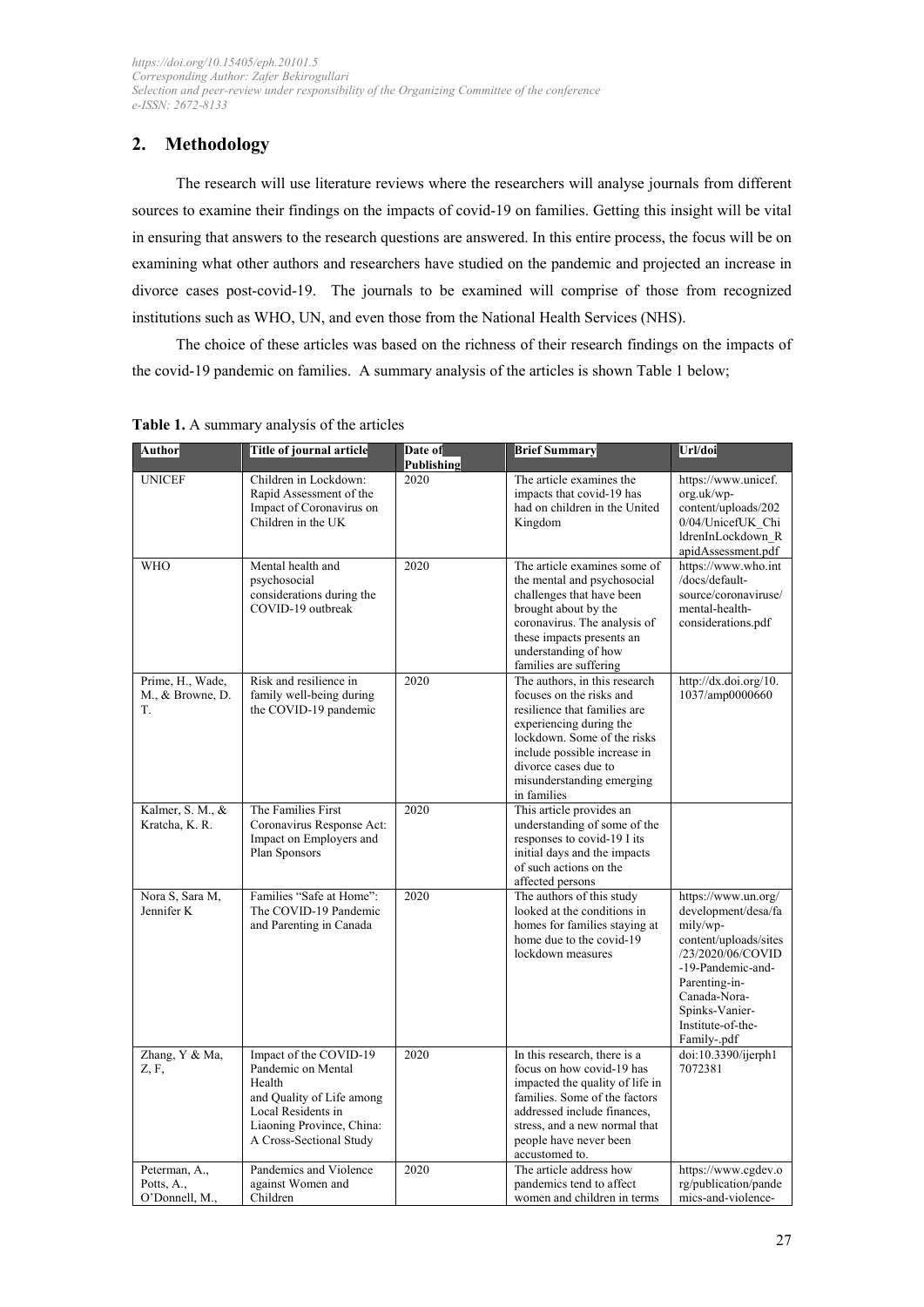| Thompson, K.,<br>Shah, N., Oertelt-<br>Prigione, S., &<br>van Gelder.<br>Sabine O, and<br>Nicole, V. G                                                            |                                                                                                                                                                    |      | of increased violence. The<br>findings are able to make a<br>projection of how the<br>coronavirus pandemic could<br>cause an increase in divorce<br>cases when the courts finally<br>open up.                                                                                       | against-women-and-<br>children                                                                                                                 |
|-------------------------------------------------------------------------------------------------------------------------------------------------------------------|--------------------------------------------------------------------------------------------------------------------------------------------------------------------|------|-------------------------------------------------------------------------------------------------------------------------------------------------------------------------------------------------------------------------------------------------------------------------------------|------------------------------------------------------------------------------------------------------------------------------------------------|
| Carroll, N.,<br>Sadowski, A.,<br>Laila, A., Hruska,<br>V., Nixon, M.,<br>Ma, D. W. L.,<br>Haines, J., & on<br>behalf of the<br>Guelph<br>Family, Health<br>Study. | The Impact of COVID-19<br>on Health Behavior, Stress,<br>Financial and Food<br>Security among Middle to<br>High Income Canadian<br>Families with Young<br>Children | 2020 | The authors in this research<br>found out that void-19 has<br>affected the level of income<br>in families, something that<br>has affected the relationship<br>therein. This is a finding that<br>could have a direct link to<br>divorce cases in the coming<br>months post covid-19 | https://www.cgdev.o<br>rg/publication/pande<br>mics-and-violence-<br>against-women-and-<br>children                                            |
| Ghosh, R, Dubey,<br>M, J, Subhankar<br>$C, \&$ , Souvik D,                                                                                                        | Impact of COVID-19 on<br>children: special focus on<br>the psychosocial aspect,                                                                                    | 2020 | Children have been some of<br>the highly affected by the<br>virus. This research explains<br>about the plight of children<br>as one of the probable causes<br>of divorce cases in many<br>families                                                                                  | https://www.researc<br>hgate.net/publicatio<br>n/341214452 Impac<br>t of COVID-<br>19 on children Spe<br>cial focus on psyc<br>hosocial aspect |
| Yerkes, M. A.<br>Katherine, R.<br>Pettes, R. J.<br>Rense, N.<br>Lawthorn, R,<br>Languilaire, J.<br>Fisher, J                                                      | Community, work, and<br>family in times of COVID-<br>19                                                                                                            | 2020 | Researchers in this study<br>examine how social workers<br>are helping families to<br>manage the pandemic and<br>reduce cases of divorce at the<br>end of the virus                                                                                                                 | https://www.tandfon<br>line.com/doi/full/10.<br>1080/13668803.202<br>0.1756568                                                                 |

### **3. Research Questions**

- **3.1.** What have been the effects of the covid-19 pandemic on families?
- **3.2.** Are the effects of the pandemic likely to lead to an increase in divorce case among families?
- **3.3.** How can these challenges be resolved amicably to avoid cases of divorce?

#### **4. Literature Review**

Covid-19 restrictions imposed worldwide remain a big challenge to many people's social and economic lives. Evidence has shown that COVID-19 is going to affect people in many ways many years to come. In their analysis, Prime et al. (2020) explain that inasmuch as this pandemic is going to have a major impact on businesses, schools, and the economy, there is one institution that seems to stand to suffer most; families that have dependent children are expected to face dire effects of the pandemic. Some of these impacts will be financial, physical, and emotional in nature. Parenting, in countries such as Canada has faced challenges due to the containment measures that were out in place (Nora, Sara, Jennifer, 2020). Following the imposition of lockdown measures in many countries, many families have extended times of spending together, something that could not have been the case in normal times. This view is held by Prime et al. (2020) who explain that spending time with families is important as it strengthens the bond between the family members. However, the circumstances under which these families have had to spend time together during this pandemic are likely to have more negative effects. This is due to the fact that the pandemic has come along with increased stress levels between couples. According to Kalmer and Kratcha (2020), many families are struggling with increased costs of living with limited streams of income. This is due to loss of jobs and failure of businesses during these times. This is one of the reasons that is likely to lead to increased cases of divorce in families.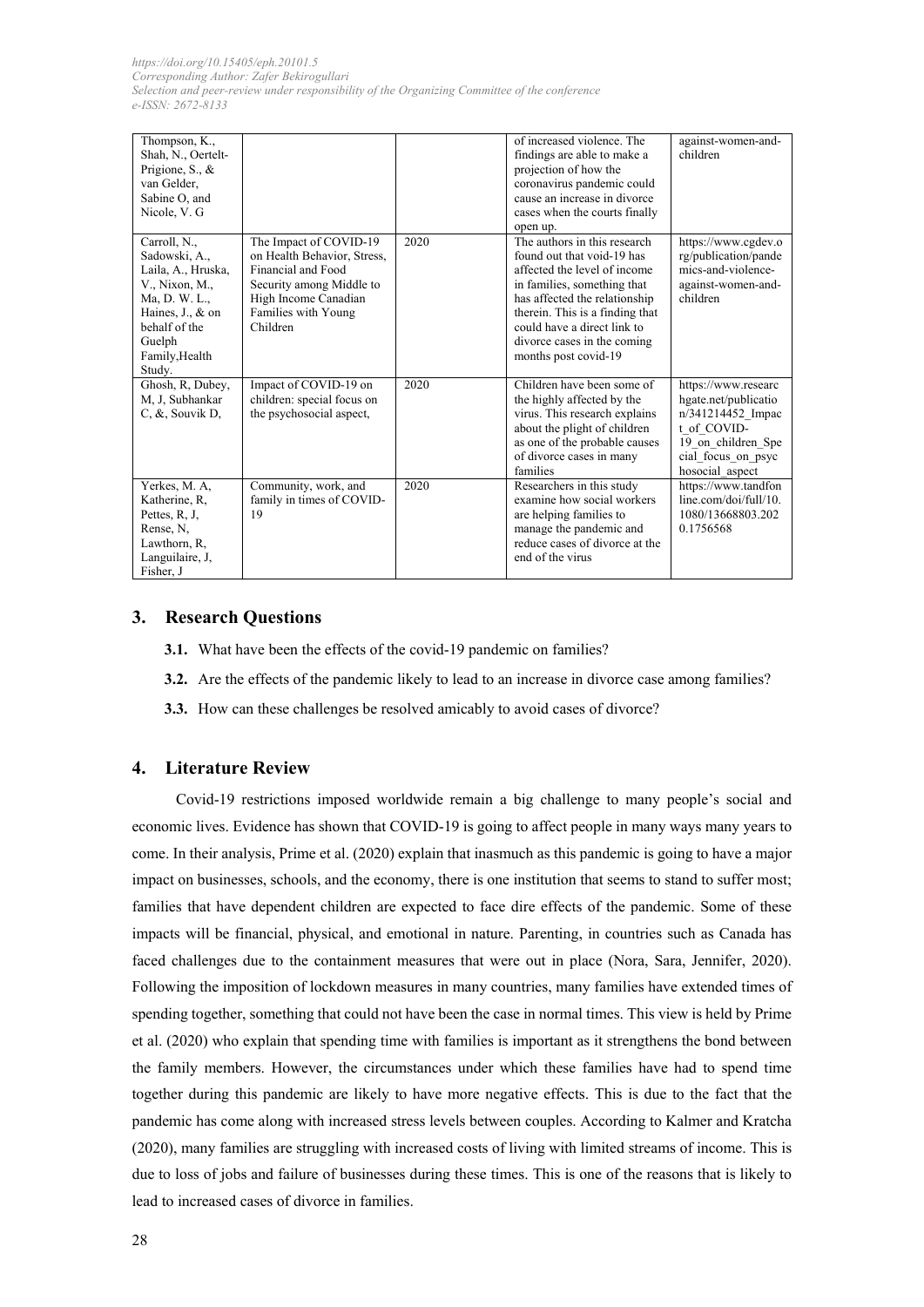One of the expected impacts of Covid-19 is breakup of families. In many places, the imposition of lockdown restrictions has already resulted in cases of divorce. In Luxemburg, the period between March 17 and May 11, 2020 already saw couples facing family challenges, something that is likely to escalate post-COVID-19 (Yerkes et al., 2020). On their part, Yerkes et al. (2020) argue that the novel coronavirus is having a major impact on everyone. In families, the impact is on the children and parents alike (Yerkes et al., 2020). This is something that is likely to have long term impacts if not properly checked out (Ghosh et al., 2020). In their research, Carroll et al. (2020) explain that in can have included additional stress on family incomes, something that is hard to bear for most couples and families with children. Job losses, which were the first response to the pandemic, remain to be a prime cause of divorce during and post-COVID\_19 times in many countries (Kalmer & Kratcha, 2020). Learning to cope with each other in the family is important in reducing chances of divorce in families. This is something that can be done when families agreed to solve their differences together and not running to courts as the last arbiter. Many family experts have reported an increase in calls from parents complaining of challenges affecting them during these times and contemplating divorce (WHO, 2020). In its advice, WHO (2020) recommends that parents should learn to work as a team in the parenting duties. Having shared responsibilities would be vital in ensuring that every parent accommodates the other one and the children in equal measure.

Marriage life always has its ups and downs. However, living in the new normal has come with huge challenges for most families. Violence against women has increased tremendously during the pandemic (Peterman et al., 2020). For a long time, parents had been busy running all day long with their economic activities to keep their families together. Many of the parents had spent little time together with their children. The process getting to understand each other and living normal lives is likely to result in cases of divorce. This view is supported by Krepelka (2020), who explains that seeking advice from family attorneys and family experts can be a reliable option for families. Zhang and Ma (2020) explain that the virus has affected the level of relationships across many family units. Increased cases of mental health have meant that families face the risk of divorce due to misunderstanding. Lockdown measures have forced people to live in more closely together that they had been used to. Zhang and Ma (2020) explain that this new way of life has its own challenges and triumphs, which need to be perfectly understood for a better stay, including finding solutions to mental health and other associated challenges.

#### **5. Discussion**

From the foregone discussion, it is worth acknowledging that COVID-19 is likely to lead to an increase in divorce cases in the near future. According to Krepelka (2020), many families have been put under an unexpected lockdown, having to stay close together, something they had not been used to. The United Nations (2020) has explained that children will be the biggest causalities of the pandemic. It is during these times that cases of domestic violence have escalated in many families. Part of the causes of these cases of violence is the stress that has come with limited finances amidst rising expenses. For many parents that had spent a majority of their active career years working, learning to stay with each other has come with a lot of challenges. Rahimi (2020) explains that a lot of blame game is being seen between parents on family responsibilities. With a lot of classes being made to family experts and attorneys, it is highly expected that court cases will be called in to separate some couples and families (Ones, 2020).